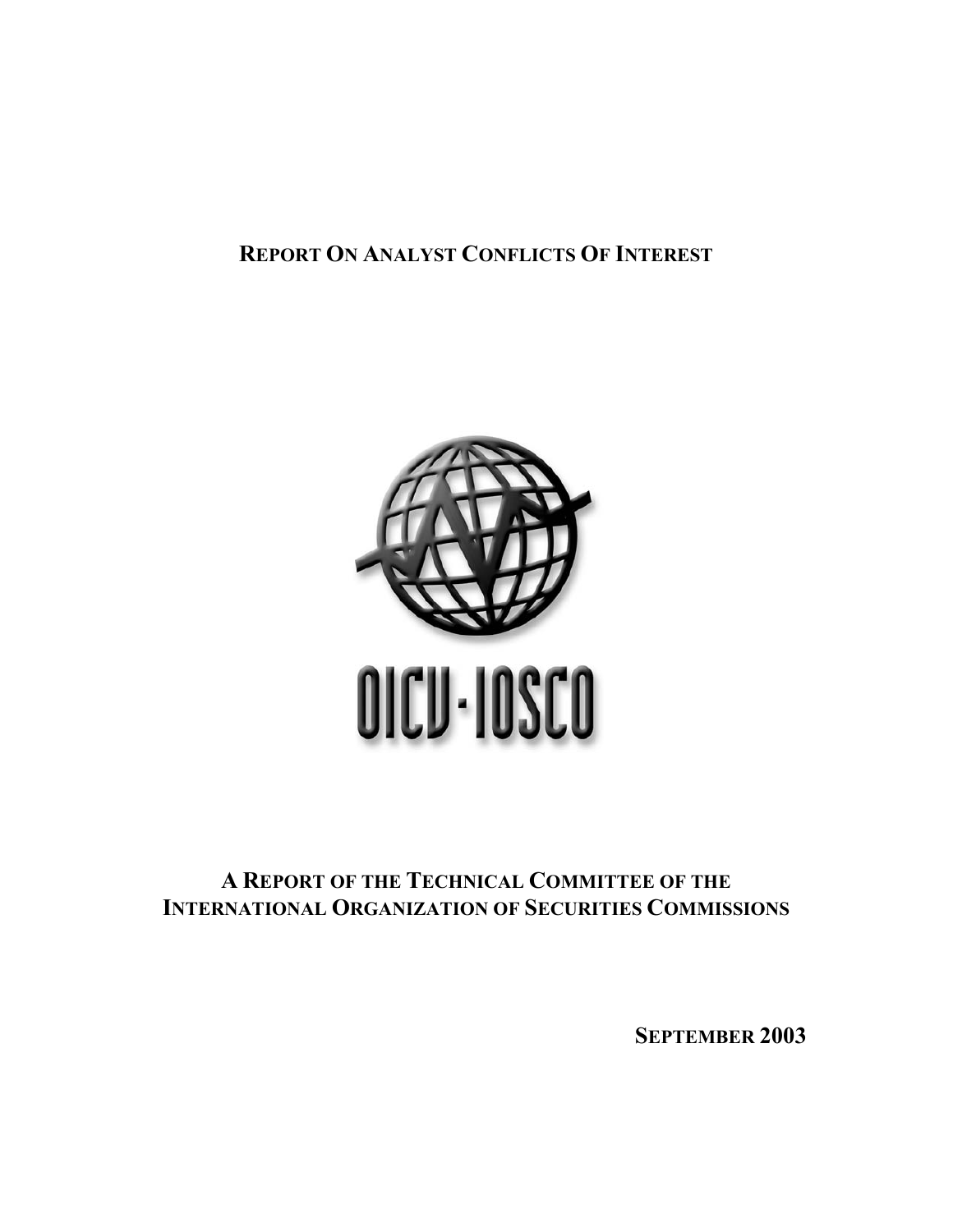## **REPORT ON ANALYST CONFLICTS OF INTEREST**

In order to examine the issues that must be considered by securities regulators in addressing conflicts faced by analysts, the IOSCO Technical Committee established and directed the Analyst Project Team to:

- assess in the constituent jurisdictions<sup>1</sup> (the "Jurisdictions") the actual and perceived conflicts of interest that confront sell-side analysts and the firms that employ them;
- survey the existing rules, industry practices, and professional standards that address issues related to analyst conflicts of interest in the Jurisdictions;
- assess the means available to regulatory authorities for addressing the conflicts confronting analysts; and
- determine whether, and in what form, IOSCO should make any statements addressing the conflicts of interest faced by analysts.

The Analyst Project Team conducted an extensive survey in the Jurisdictions the results of which are discussed in this Report. As well, this Report explores the conflicts of interest analysts employed by firms face and the measures in place or proposed in the Jurisdictions to address these conflicts as of December, 2002.

The Report of the Project Team to the Technical Committee addressed the Technical Committee's mandate and discussed future directions and proposed that a set of high-level principles be developed as a next stage. This proposal led to the Technical Committee's adoption of the IOSCO Statement of Principles for Addressing Sell-Side Securities Analyst Conflicts of Interest approved contemporaneously with this Report. Contemporaneously with the adoption of its Statement of Principles, the Technical Committee also endorsed the Project Team's report as a report of the Technical Committee. The report of the Project Team to the Technical Committee follows:

 $\overline{a}$ 

<sup>&</sup>lt;sup>1</sup> The Project Team was chaired by Mr. Tatsuya Kanai of the Financial Services Agency of Japan. Members of the Project Team included: Commission des valeurs mobilières du Québec, Québec, Canada; Ontario Securities Commission, Ontario, Canada; Commission des Operations de Bourse, France; Bundesanstalt für Finanzdienstleistungsaufsicht, Germany; Securities and Futures Commission, Hong Kong; Commissione Nazionale per le Societa e la Borsa, Italy; Financial Services Agency, Japan; Comissão do Mercado de Valores Mobiliários, Portugal; Comisión Nacional del Mercado de Valores, Spain; Swiss Federal Banking Commission, Switzerland; Commodity Futures Trading Commission, United States of America; Securities and Exchange Commission, United States of America; Financial Services Authority, United Kingdom and Australian Securities and Investment Commission.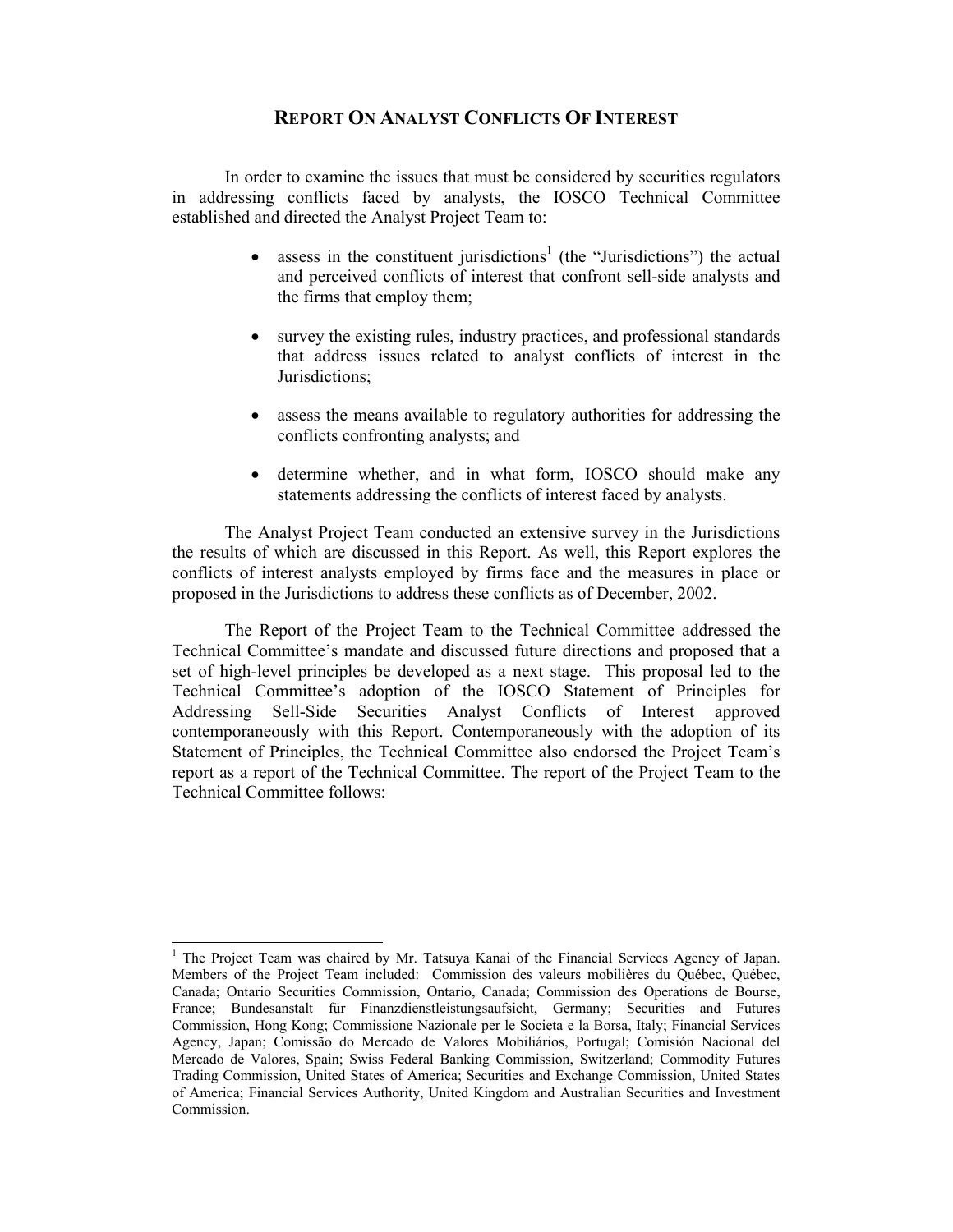#### **I. INTRODUCTION**

Information is the lifeblood of modern capital markets. The flow of timely and accurate information among market participants promotes investor confidence in the markets, which aids in the flow of capital to businesses. However, the volume and complexity of information and raw data which is available – including, issuer disclosure statements, economic and employment statistics from governments, and marketing and purchasing trend reports from private sources – can often be overwhelming and confusing for investors. As a result, research analysts play an important role in the relationship between companies and investors, both retail and institutional. Research analysts study companies and industries, analyze the disparate raw data, and often make forecasts and recommendations about whether to buy, sell or hold securities. Investors often view analysts as experts on and important sources of information about the securities they cover and rely on their advice.

However, analysts (also referred to in this Report as securities analysts or sellside analysts) employed by full-service investment firms<sup>2</sup> often face conflicts of interest that can interfere with the objectivity of their analysis. Conflicts arise because these firms ("firms" means in this Report full-service investment firms unless otherwise stated) often undertake many, potentially conflicting, roles – for example, firms may act as retail brokerage houses for individuals wishing to purchase or sell securities, while at the same time offering underwriting services to issuers of those securities – and research analysts are often called upon to assist with these conflicting activities. If an analyst's firm's activities place the analyst in conflict situations – for example, if the analyst has powerful financial incentives to direct clients towards specific securities, or if the analyst's job security depends on dissuading clients from selling certain shares – the advice the analyst offers may no longer be objective. These conflicts risk eroding investor confidence in research and, potentially, the markets as a whole if not adequately addressed.

Two of IOSCO's three core objectives are "the protection of investors" and "ensuring that markets are fair, efficient and transparent."<sup>3</sup> The integrity and objectivity of research provided to investors is crucial to promoting these objectives. The integrity of an analyst's research can only be achieved if situations of potential conflicts of interest<sup>4</sup> are avoided as much as possible and, if not avoidable, properly managed and disclosed to investors.

This Report is structured as follows:

Section I – Introduction.

Section II – Discussion of the types of activities performed by analysts employed by firms in the Jurisdictions.

<sup>&</sup>lt;sup>2</sup> The term "full-service investment firm" as used in this Report is intended to refer to entities that provide a variety of financial and financial-related services to clients. In some Jurisdictions such entities may be referred to as broker-dealers, sell-side firms, banking groups or multi-service firms.

<sup>&</sup>lt;sup>3</sup> See IOSCO, Objectives and Principles of Securities Regulation (Sept. 1998).

<sup>&</sup>lt;sup>4</sup> In this report, the words "conflict" or "conflicts" refer to a conflict of interest or conflicts of interest.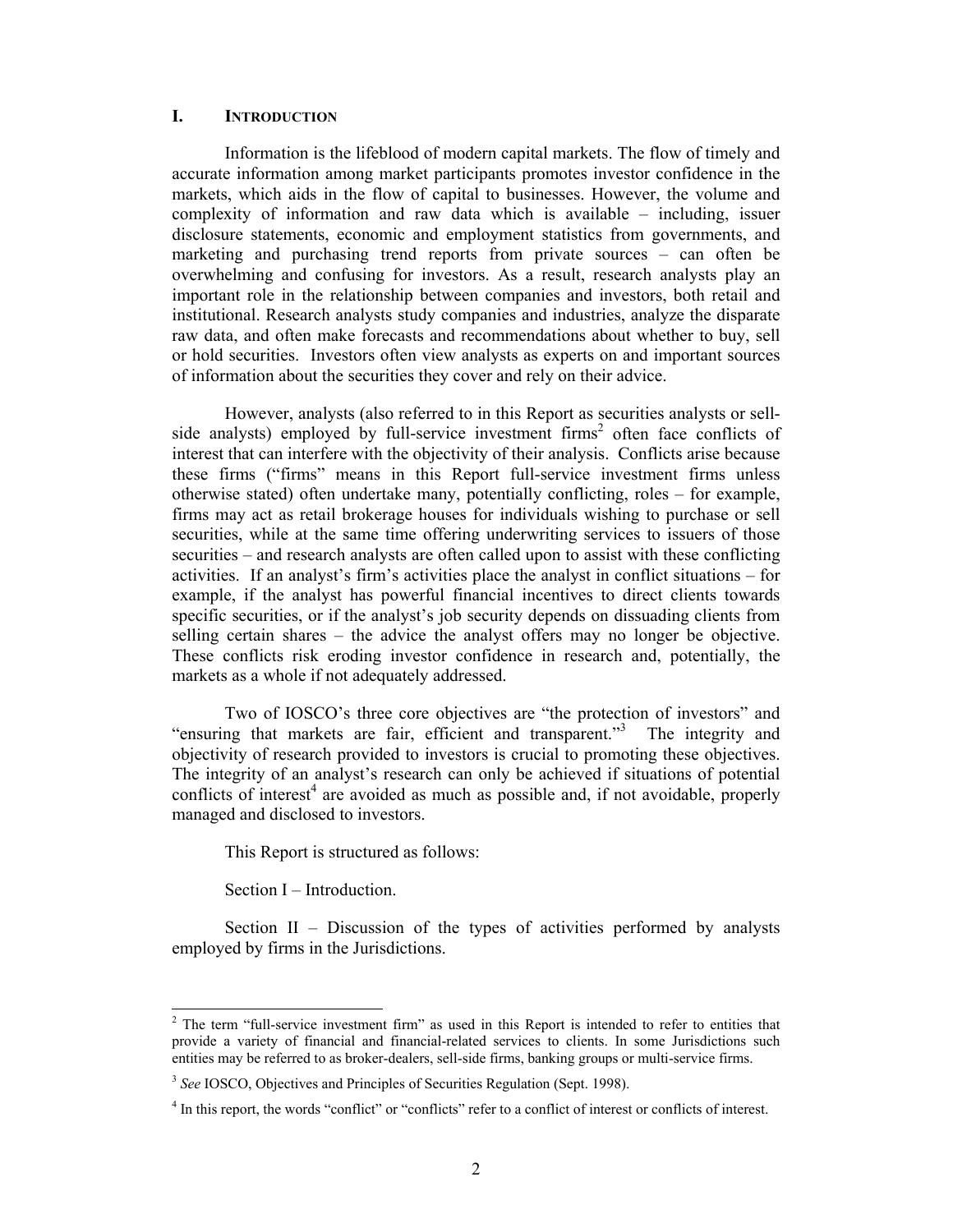Section III – Discussion of the types of conflicts of interest faced by analysts and their firms.

Section IV – Description of certain statutes, rules and regulations that the Jurisdictions have designed to address conflicts of interest faced by analysts and their firms.

Section  $V -$  Discussion of the key issues facing securities regulators in addressing analyst conflicts of interest.

#### **II. SELL-SIDE ANALYSTS**

 $\overline{a}$ 

#### **A. Types of Analysts**

Sell-side analysts historically have served an important role in the markets, promoting efficiency by compiling publicly available information and offering analysis and insights on companies and industries. The term analyst encompasses individuals with varying functions within the securities industry. Analysts are generally classified into one of three broad categories depending on the nature of their employment: sell-side, buy-side and independent.

Sell-side analysts are the focus of this Report.<sup>5</sup> They are typically employed in the research department of full-service investment firms. Analysts on the sell-side typically publish research reports on the securities of companies or industries that they cover. These research reports are distributed to customers of the firm and often include a specific recommendation – such as a recommendation to buy, hold, or sell the subject security – and often include the analyst's expectation of the future price performance of the security ("price target"). As will be discussed in this Report, sellside analysts often perform functions other than producing research. Many analysts work for firms that also provide investment banking services for corporate clients – including clients whose securities the analysts cover. $\delta$ 

Unlike sell-side analysts, buy-side and independent analysts typically are not associated with firms that underwrite the securities they cover and generally have few, if any, other conflicts that could impair the objectivity of their research.

*Buy-side analysts* generally work for money managers – such as mutual funds, hedge funds, pension funds, or investment advisers – that purchase and sell securities

<sup>&</sup>lt;sup>5</sup> The potential for conflicts of interest is not limited solely to sell-side analysts; buy-side and independent analysts may also encounter conflicts. The Project Specification, however, instructed the Project Team to focus on sell-side research in order to conclude the project within a reasonable period. Moreover, sell-side research has the biggest impact on retail and small institutional investors, and sellside analysts face numerous conflicts of interest. Among other things, the second stage of this project can consider whether to review conflicts that pertain to other types of analysts.

<sup>&</sup>lt;sup>6</sup> Some firms that have discontinued their investment banking operations now market themselves as more independent than full-service investment firms, emphasizing their relative lack of conflicts of interest.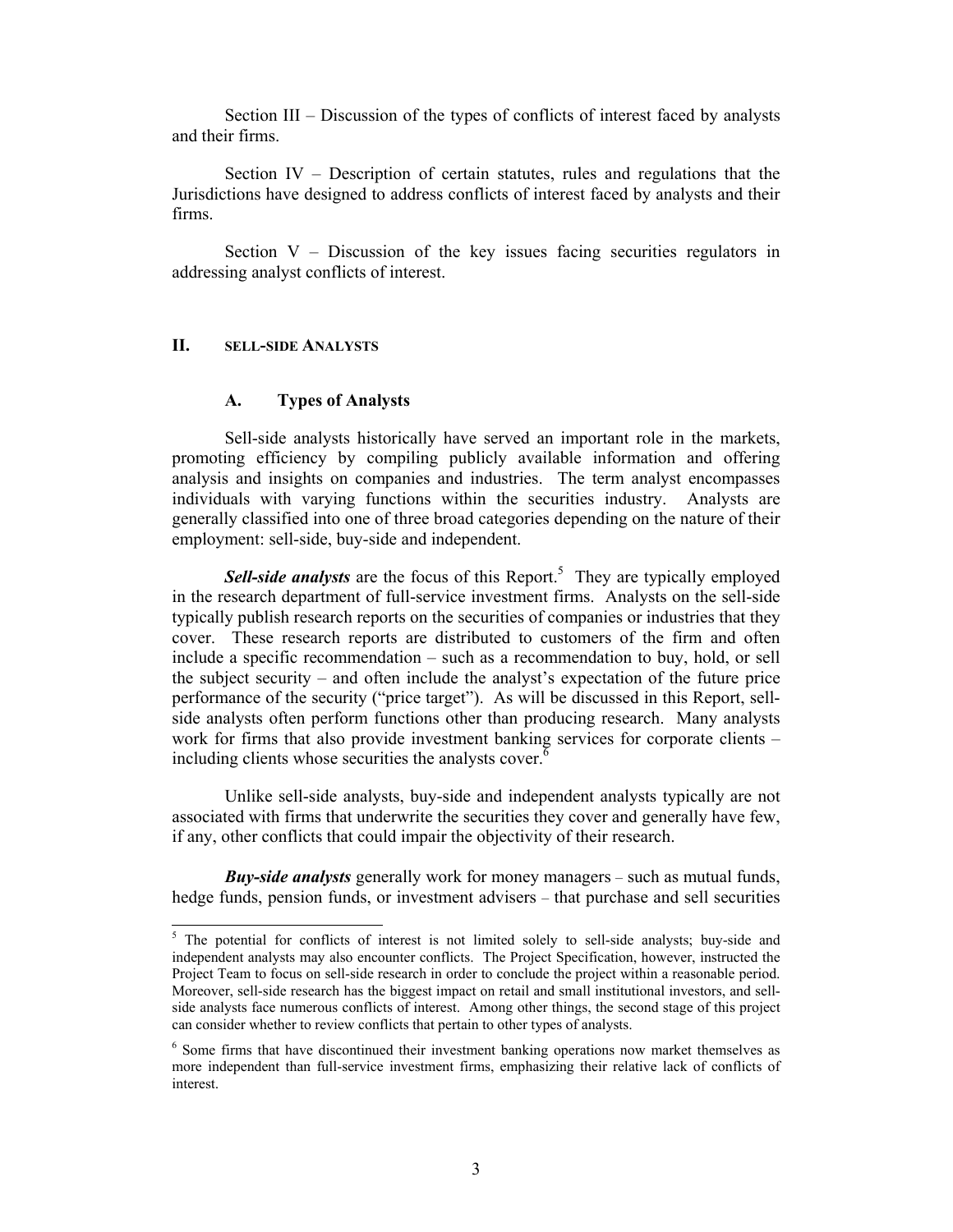for their own investment accounts or on behalf of others. Buy-side analysts counsel their employers about which securities they should buy, hold or sell and their research is usually not distributed to anyone but the employer. For buy-side analysts, success or failure is a function of the accuracy and value-added nature of their analysis; buyside analysts are successful if their analysis results in good performance for their employers' accounts. Thus, their interests' generally are perceived to be more aligned with those of the money managers they work for and those of their clients.

*Independent analysts* work for research originators or boutiques that are legal entities separate from full-service investment firms and sell their research to others on a subscription or other basis. Because their research is sold, and because this constitutes their unique or main source of income, independent analysts have a strong incentive to produce objective analysis for the subscribers of their company's research.

There are other entities that provide research, such as, newspapers, consensus instruments and consolidators of information (such as Multex.com Inc.) but this Report does not address such research.

#### **B. Activities Performed by Sell-Side Analysts**

Sell-side analysts provide clients with analysis and investment recommendations. Their work is often disseminated in written research reports that include their analysis and recommendations on whether to buy, sell or hold a security and often include target prices for securities. Research is often provided by a firm as part of a package of services to clients in return for trading commissions directed to the firm. Research information is often provided to clients indirectly through the firm's salespeople who have direct contact with clients.

In recent years, analysts have become involved in other services provided by firms in addition to research. Some Jurisdictions report that the other services sellside analysts provide to firms include:

- supporting the firm's investment banking department;
- assisting in securities marketing efforts;

1

- providing help to the firm's investment management department; and
- giving presentations to the firm's sales and trading staff.

*1. Investment Banking Support.* Most Jurisdictions report that sell-side analysts are often brought over the "Chinese Wall"<sup>7</sup> that separates their firms'

 $<sup>7</sup>$  A "Chinese Wall" is an internal structure aimed to ensure physical and/or informational separation</sup> among the departments of a full-service investment firm to prevent the circulation of "inside information." Crossing "over the wall" refers to a situation where an analyst in the research department is formally brought over the informational barrier that exists between the research and investment banking departments and is temporarily considered part of the investment banking unit. The head of the research department and/or head of the legal and compliance department must usually approve such instances of wall-crossing by analysts. In some Jurisdictions, while an analyst is over the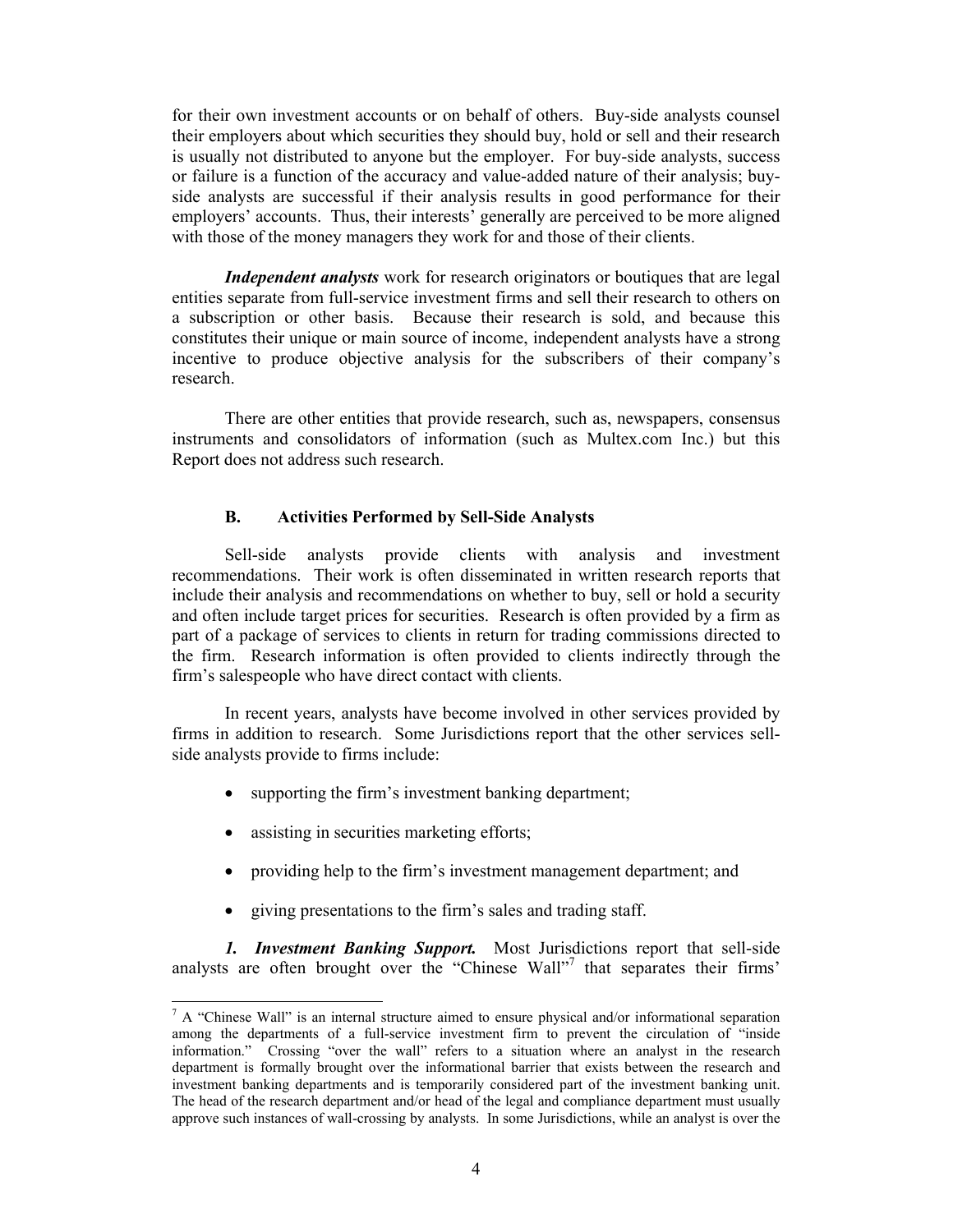research department from other departments to add their expertise to corporate finance transactions. These duties may include evaluating prospective investment banking clients and performing "due diligence" examinations. Analysts may also attend marketing meetings with their investment bank colleagues that are intended to persuade a prospective client to use the firm's banking services. Indeed, issuers may award investment banking business to firms based on the reputation and stature of the firm's analysts. Several Jurisdictions have noted that analysts may also generate ideas for corporate transactions for the investment banking department.

*2. Securities Marketing.* In some Jurisdictions, analysts may be involved in marketing, and even selling, securities that they cover to institutional investors. For example, they may assist investment bankers during "road shows" where they make marketing presentations to potential institutional investors.

*3. Investment Management Assistance.* In some Jurisdictions, analysts assist their firms' investment management departments in evaluating transactions.

*4. Presentations to Sales and Trading Staff.* Analysts sometimes provide internal presentations and briefing sessions to their firms' sales staff and trading staff concerning the securities they cover. These analyst presentations are meant to provide staff in the sales and trading departments with background and overview concerning current events and company announcements.

#### **C. Analyst Qualifications and Registration Requirements**

Most Jurisdictions report that, currently there is no particular set of minimum qualifications or particular registration required to work as a securities analyst conducting strictly research activities. In only one Jurisdiction was an analyst required to pass an examination testing the analyst's general industry and regulatory knowledge. Regulators in another Jurisdiction recently proposed a new registration category and corresponding qualification examination for research analysts.

Despite the general lack of specific qualification or registration requirements, several Jurisdictions note that it is common for analysts to possess some combination of a post-graduate degree, certain professional qualifications (such as a CFA (certified financial analyst) or CPA (certified public accountant) certification), and to have some experience in the industry they cover.

Securities analysts may incur other qualification requirements if their position within the firm entails certain other obligations (in addition to their research activities), such as a managerial responsibility or client interaction. In certain Jurisdictions, analysts that meet with customers or publish their name and contact information in a research report are required by self-regulatory organization ("SRO") rules to pass an examination for general securities representatives. Those Jurisdictions also report that analysts who act in a supervisory capacity and approve

 $\overline{a}$ 

wall and for a certain period thereafter, an analyst is not permitted to write a research report on the subject issuer, since the analyst is considered part of the banking team and therefore possibly privy to inside information.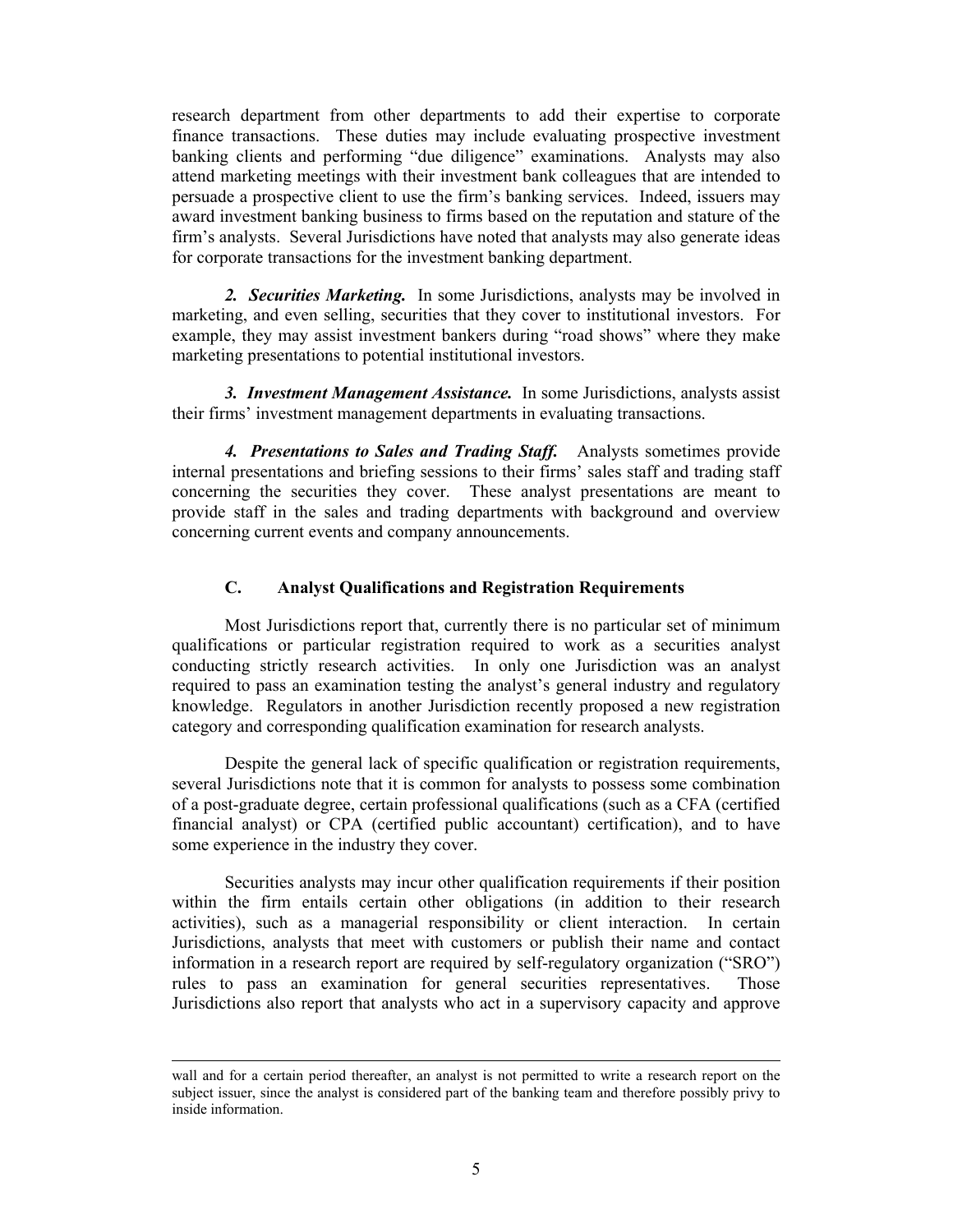research reports for distribution must pass an examination for supervisory analysts and be deemed sufficiently experienced or "fit and proper."

Several Jurisdictions report that analysts may voluntarily opt to take examinations administered by industry groups or professional analyst associations as a condition of membership in these organizations. However, in many Jurisdictions, passing such an examination is not itself a qualification to work as an analyst, and membership in such associations is often voluntary.

Most Jurisdictions do not require that analysts' qualifications or backgrounds be specifically disclosed. However, some SROs and analyst associations make qualifications of analysts available on websites. Likewise, some firms publish their analysts' *curriculum vitae* along with their research reports.

#### **D. Oversight of Sell-Side Analysts and Full-service Investment Firms**

Oversight of analysts is complex, layered, and varies by Jurisdiction. Generally, the conduct and professionalism of sell-side analysts is monitored and supervised by one or more of: (1) the firms that employ the analysts; (2) selfregulatory organizations; (3) government regulators or other authorized securities regulatory authority; and (4) professional associations. Not all of these four types of oversight are present in all Jurisdictions.<sup>8</sup> The degree of oversight conducted by each of these entities varies among Jurisdictions, and may even vary within a given Jurisdiction depending on the position and duties of a particular analyst.

Complicating this picture, the depth of oversight by each of these entities and the coordination among the oversight entities is currently under extensive examination in several Jurisdictions. As discussed below, until recently most Jurisdictions reported that there was little, if any, direct regulation of analyst conflicts at the statutory or regulatory level; most oversight was performed at the firm or professional association level. However, several Jurisdictions have recently enacted – or are considering – legislation at the statutory and/or regulatory level to address conflicts faced by analysts.

*1. Internal Firm Rules.* According to the survey, internal firm rules currently appear to have the largest role in addressing the conflicts of interest faced by securities analysts. In some of the Jurisdictions, laws and government regulations require firms to be organized in such a way as to be able to address conflicts of interests faced by their employees (including analysts). For example, most firms have internal rules restricting analysts' investments in the securities of the companies (and sectors) they review, or in firm clients.

*2. Self-Regulatory Organizations.* In some Jurisdictions, analysts' activities are overseen by SROs in the analysts' capacity as employees of firms that are members of a SRO. These SROs have rules that their member firms must adhere to and that require the firms to adequately supervise securities analysts who work for them. In some Jurisdictions, these rules tend to relate to full-service investment

<sup>&</sup>lt;sup>8</sup> In some Jurisdictions the securities regulatory authority is neither a SRO nor a government regulator but an independent body created by statute.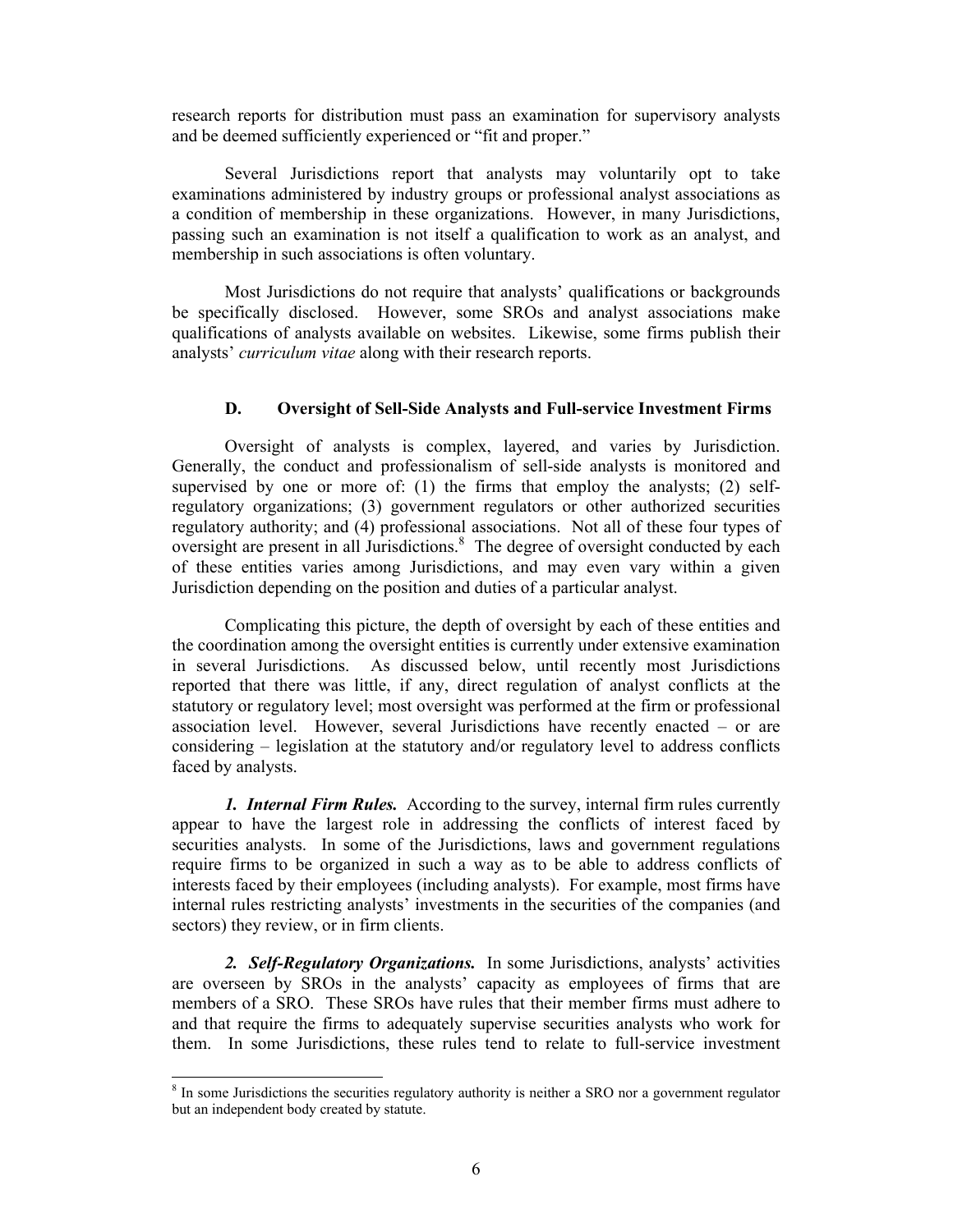firms' employees generally and require firms to address all types of conflicts of interest that financial-sector employees may face. In others, these rules may specifically single out analysts and require member firms to address analyst conflicts of interest through specific internal supervisory procedures. These types of rules – and proposed rules currently being considered – are described in Section IV.

*3. Government Regulators.* Although few Jurisdictions impose specific regulations on analysts, in most Jurisdictions analysts are subject to regulations or policies that may affect their activities, such as business conduct rules, best practices, principles for business, organizational requirements and laws prohibiting insider dealing and the dissemination of false or misleading information. In many countries, the analyst needs to be approved or registered with a securities regulatory authority if the analyst trades with or advises clients. In most of the Jurisdictions, a securities regulatory authority is responsible for monitoring compliance with and enforcing adherence to the statutes, laws or regulations regarding analyst's conflict of interests as part of the conduct of firms.

Most of the Jurisdictions surveyed had no statutes or regulations specifically addressing analysts' conflicts of interests. However, one Jurisdiction recently issued a regulation directly concerning analysts and disclosure of conflicts of interest and, in another Jurisdiction, regulations specifically dealing with disclosure of conflicts of interests of analysts have been passed by the national legislature. A more detailed description of the legislative and regulatory oversight currently in place and recently proposed in the Jurisdictions is contained in Section IV.

*4. Industry Groups and Professional Associations.* Membership in certain industry groups and professional associations require analysts to adhere to codes of conduct and/or best practices, which are designed to enhance analyst integrity in the production of research. Some countries oblige the analyst to disclose in their reports if they are members of an industry association or group. Many of these associations stress the need to produce independent research and always act in the interests of the client, and often require the members to observe standards of conduct in addition to those required by statues, rules and regulations. Failure to abide by these codes may result in expulsion from the association. However, since membership in these organizations is voluntary and not a requirement to do business in most Jurisdictions, sanctions for violating these association codes are relatively limited.

Several Jurisdictions have national professional associations that issue codes of conduct for their securities analyst members. Securities analysts or their firms in other Jurisdictions may belong to a "multinational" professional organization with membership standards of conduct.

#### **III. CONFLICTS OF INTEREST FACING SELL-SIDE ANALYSTS**

Sell-side analysts work in an environment with many inherent conflicts of interest and competing pressures. On the one hand, full-service investment firms want their individual investor clients to be successful over time because satisfied long-term investors are a key to a firm's long-term reputation and success. An investment research team that is well respected for its objective analysis and recommendations is,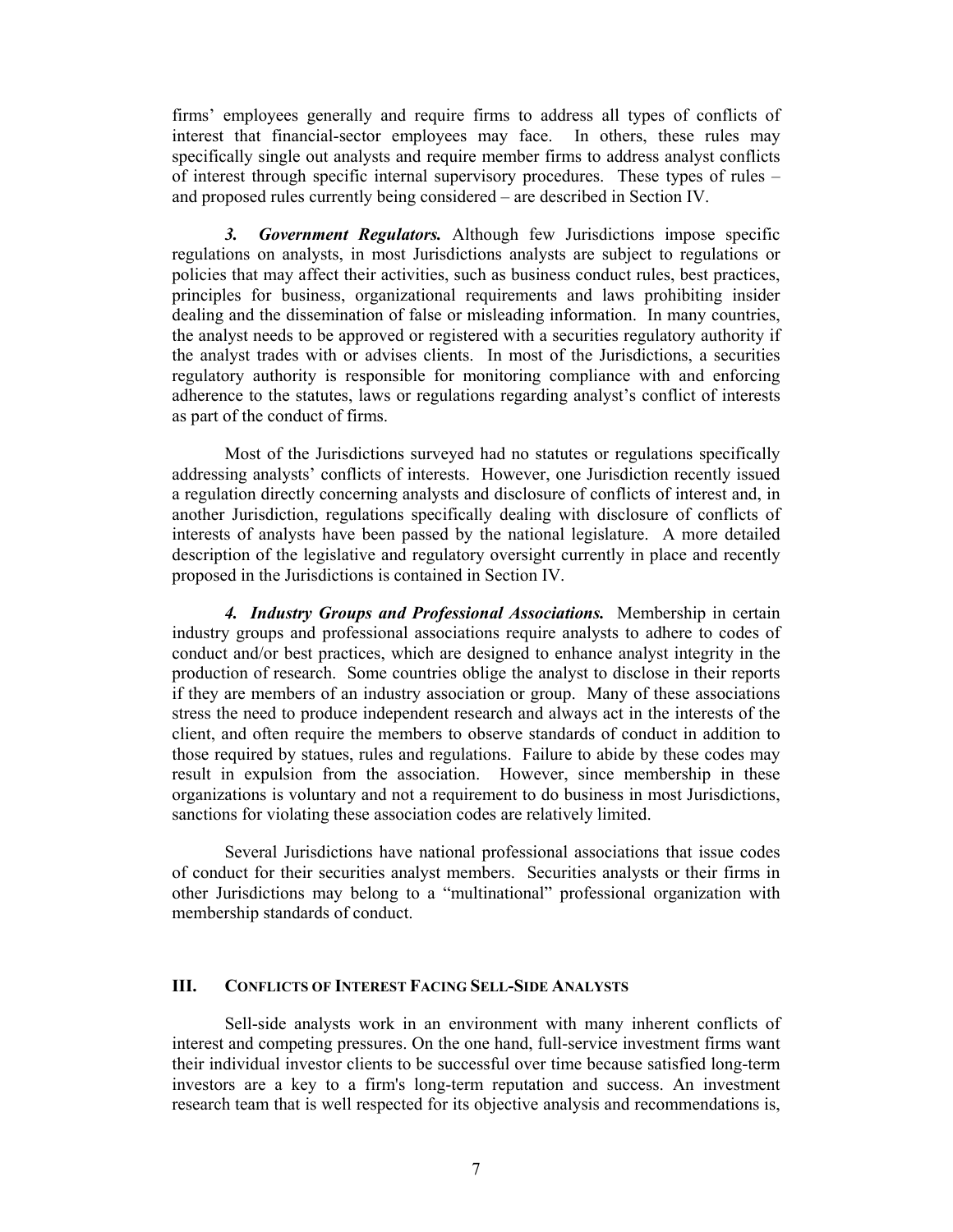therefore, an important asset to a firm. At the same time, several factors can create pressure on an analyst's objectivity. Non-research functions that sell-side analysts are often required or requested to perform may create incentives to issue recommendations that conflict with investors' interests.

A number of potential conflicts of interest faced by sell-side analysts in the Jurisdictions have been identified. These conflicts generally arise as a result of:

- the various commercial activities pursued by full-service investment firms;
- analyst compensation arrangements;
- financial interests in covered companies held by analysts and their firms; and
- the reporting relationships within full-service investment firms.

## **A. Conflicts Created by Services Provided by Full-Service Investment Firms and Proprietary Trading**

Understanding the importance of sources of income for full-service investment firms helps to identify and understand potential conflicts within these firms. In particular, the commercial requirements of investment banking activity, proprietary trading by the firm and the provision of brokerage services may create conflicts of interest for analysts.

*1. Investment Banking Relationships.* Providing investment banking services, such as underwriting an initial public offering ("IPO") or advising clients on mergers or acquisitions, can be a lucrative source of revenue for full-service investment firms. Sell-side analysts at these firms may be inhibited from making statements or publishing research reports that could jeopardize existing or potential client relationships for their investment banking colleagues.

Indeed, an analyst may be substantially involved with the investment banking unit that takes a company public and thus be part of the "banking team." Underwriters assisting a company with a public offering have a strong interest in the success of the offering and the performance of the company's securities in the postoffering period. An analyst assisting the investment bankers with a company's public offering may be expected to issue research reports containing favorable recommendations about the company's securities.

These conflicts can manifest themselves in variety of ways. For example, an analyst may refrain from issuing a negative report against a company with whom his or her firm has a relationship or he or she may publish research that presents the issuer in a positive light, but in fact does not accurately represent that analyst's actual assessment of the issuer. An analyst may also cease to issue research altogether on a particular company in order to avoid issuing a negative report. As well, the pressure to refrain from presenting a company in an unfavourable light can result in misleading terminology being used in research reports.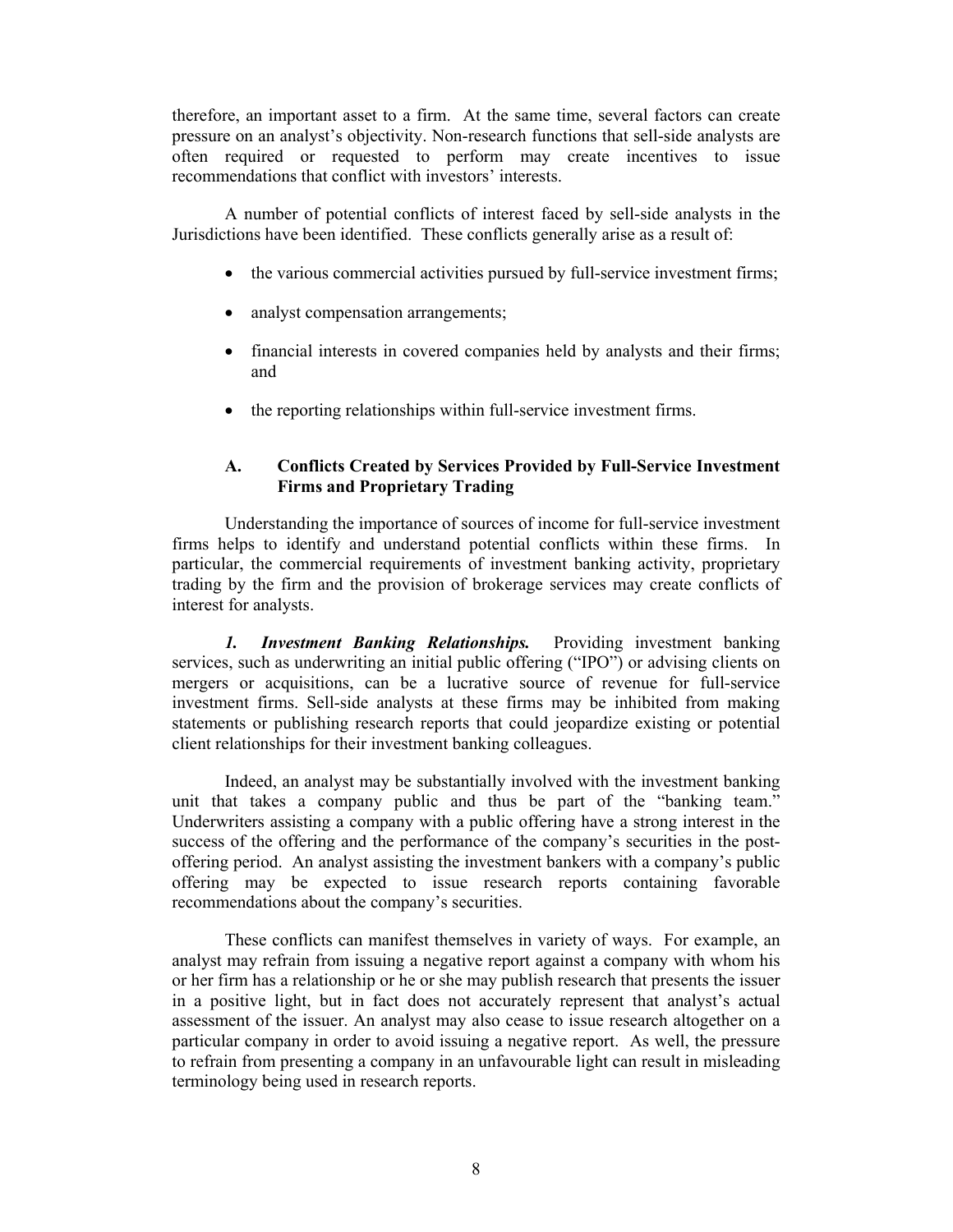Analysts often use a variety of terms – buy, strong buy, near-term or long-term accumulate, near-term or long-term over-perform or under-perform, neutral, hold – to describe their recommendations. The meanings of these terms can differ from firm to firm. In some cases, the use of these terms may involve a "code" for more sophisticated investors. For example, when an analyst issues a "hold" recommendation, retail investors understandably may believe this to mean a recommendation to maintain ownership of the security, whereas institutional investors recognize that the analyst is really recommending the sale of the securities. The coded terminology may be used to avoid making a negative statement about a present or prospective investment banking client.

In addition to confusing terminology, the research distribution channel at fullservice firms also may raise concerns. Some clients of a firm may enjoy a type of "preferred status" and receive notice of important information – including research reports and intentions to issue an upgrade/downgrade – before the other clients of the firm are informed of such information. One Jurisdiction expressed concerns regarding analysts distributing reports to banks or other companies with which the firm does business, allowing these companies to buy and sell shares in anticipation of the report's publication.

*2. Proprietary Trading and Discretionary Trading for Clients.* Conflicts of interest may arise where a firm trades, for its own account or for clients, securities of companies covered by the firm's analysts. Firms may trade securities in companies covered by their analysts for several reasons, such as market making (or other liquidity provision), private equity investments, or portfolio management services for clients. Because research recommendations often have the ability to impact the price of a company's securities, analysts may be inclined to produce favorable reports and recommendations in an attempt to maintain or boost the value of the securities held by the firm, or its clients. Similarly, a firm may take advantage of pending research and position themselves ahead of its publication, effectively "front-running" their own recommendations.

*3. Brokerage Services.* An analyst's report can help his firm make money indirectly by generating the buying and selling of covered securities – which result in commission revenue for the firm.

#### **B. Financial Interests in Covered Companies**

A firm, its analysts and other employees may own significant positions in the companies the firm's analysts cover. Analysts also may participate in employee stock-purchase pools that invest in companies they cover. In a recent trend called "venture investing," a firm, analyst, or colleagues may obtain discounted, pre-IPO shares and thus acquire a significant stake in start-up companies. These practices allow firms and their analysts to profit, directly or indirectly, from owning securities in companies the analyst covers, which creates an incentive to issue favorable research.

Commercial relationships between a firm and a company may create conflicts for analysts. For example, where a firm, or its affiliates, has granted a significant loan to a company resulting in a large credit exposure, the analyst may be encouraged by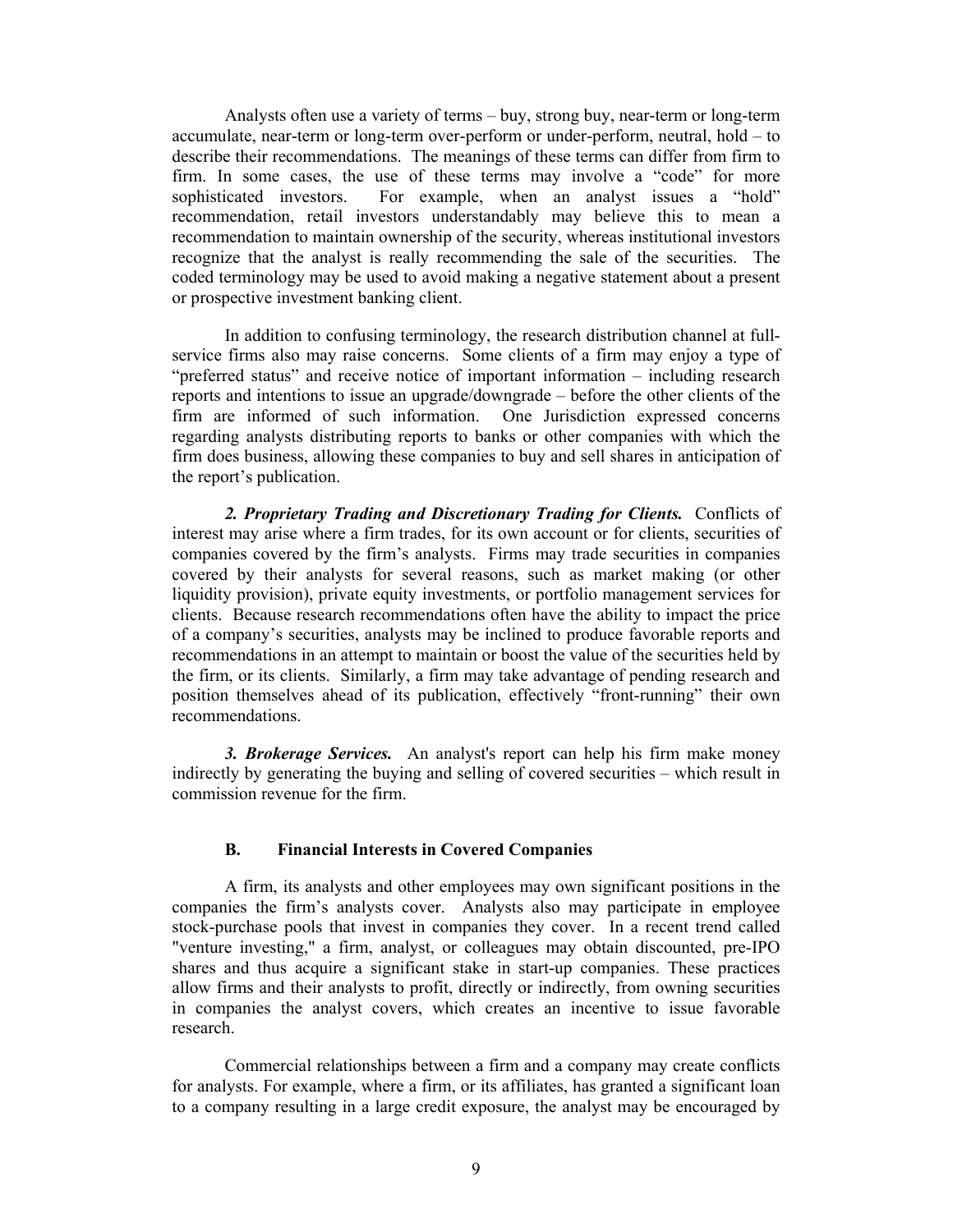the firm to issue a favourable report on the company in order to decrease the risk that the company may default on the loan.

#### **C. Conflicts Stemming From Analyst Compensation and Reporting Arrangements**

Compensation and reporting arrangements for sell-side analysts can result in substantial conflicts of interest that may impinge on their objectivity and credibility.

 Compensation arrangements can be complex and vary by Jurisdiction and by firm. Several Jurisdictions report that firms consider multiple factors in determining an analyst's remuneration, which may include the analyst's ranking, the performance of the analyst's recommendations, investment banking revenue and trading revenue attributable to the analyst, and overall firm profitability. Some Jurisdictions report that firms significantly link the compensation of their research analysts to investment banking revenue generated by the analyst. One Jurisdiction indicated that some senior analysts at one firm have contracts that provide for bonuses based on the amount of investment banking revenue generated in the business sectors the analyst covers. In a few Jurisdictions, analyst compensation is explicitly tied to the ability of an analyst to "collaborate" with other groups within the firm, including the investment banking division. In other Jurisdictions, the link between analyst compensation and investment banking deals is not always explicit, yet is still perceived to be considerable.

While analysts in some Jurisdictions are compensated almost entirely through fixed salaries, analysts in most Jurisdictions receive some combination of salary and bonus. How and by whom bonuses are set also varies widely from firm to firm. Bonuses may be linked to firm or individual analyst performance (often both), with the individual analyst's performance bonus frequently linked to investment banking transactions they generate or facilitate. One Jurisdiction noted that as much as 90 percent of an analyst's bonus could be based on such a consideration. In some Jurisdictions, the bonuses received as part of an analyst's role in an investment banking arrangement can be much larger than the analyst's fixed salary or bonuses related to research duties.

Some Jurisdictions report that sources external to the firm also may have an effect on an analyst's compensation. These sources include institutional clients' opinions of analyst performance and third party rankings of analysts.

Several Jurisdictions report that reporting structures of full-service investment firms may also be a source of conflict for sell-side analysts. For instance, requiring the research department, or the individual analyst, to report to other business units within the firm may compromise the integrity of research. Likewise, requiring analysts to submit pending research reports to the investment banking department or other divisions prior to publication can result in pressure being exerted on analysts to slant research to meet the objectives of the other divisions of the firm.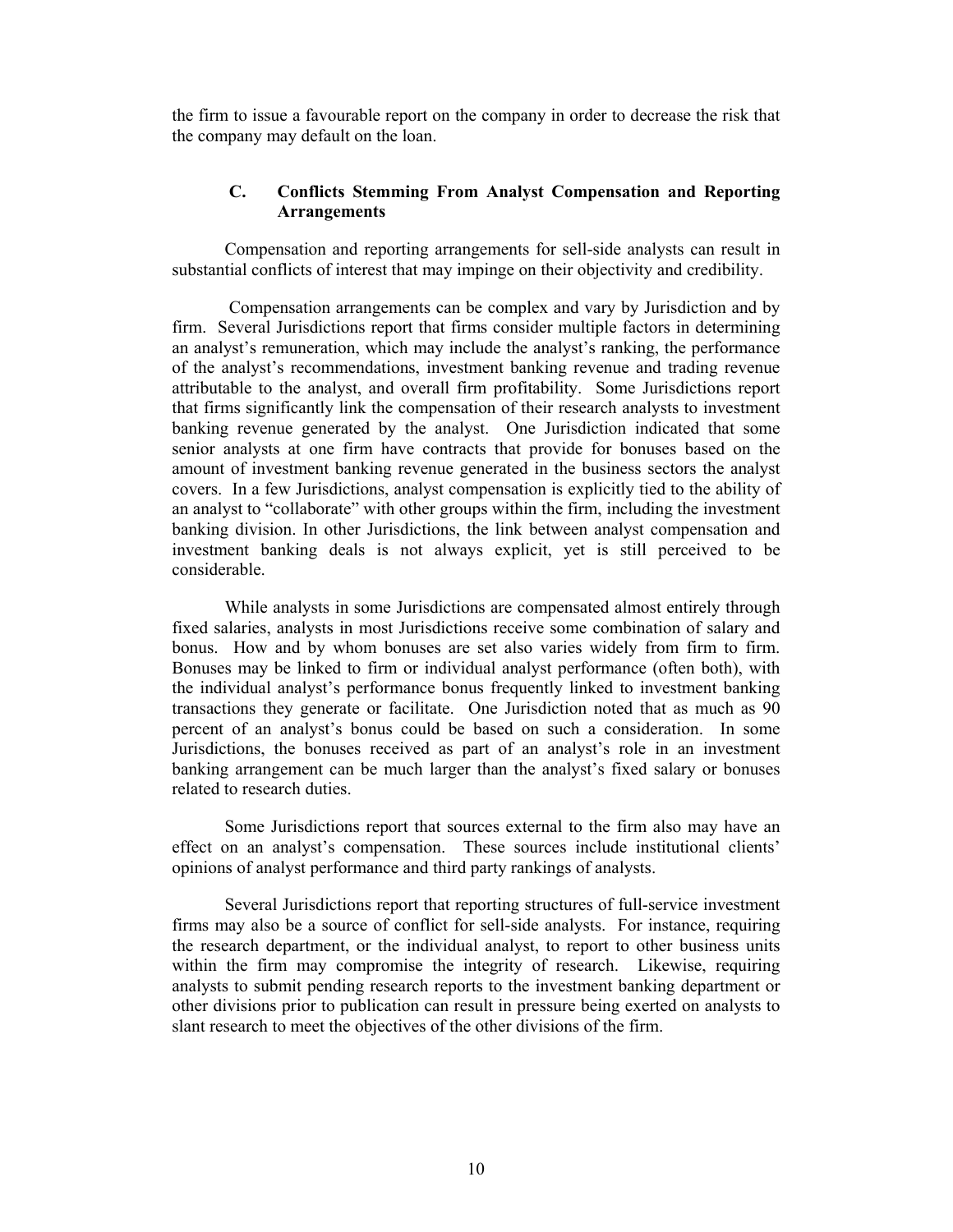#### **D. Other Sources of Conflicts**

The management of companies that the analyst covers may exert pressure, subtle and overt, on analysts to issue positive research coverage. Companies may contact the analyst or complain to firm management about an analyst after a negative report or recommendation. In some Jurisdictions, companies have acknowledged that they would deny an analyst access to management – a vital source of information for analysts – should an analyst issue a negative report about the company. Significant firm clients also may pressure analysts to issue favorable research or refrain from issuing negative research about securities in which they hold large positions.

#### **IV. REGULATION OF RESEARCH ANALYST CONFLICTS OF INTEREST**

#### **A. Legislative Requirements**

Traditionally, few Jurisdictions have directly regulated securities analyst conflicts of interest through legislation, although in the last few years some Jurisdictions have started to review, or have proposed legislation to address these issues. Many Jurisdictions currently apply anti-fraud, market manipulation and insider trading laws to analysts as they do to other market participants. Analysts who promote shares they own in order to increase the market price for the security, for example, can be charged with fraud or market manipulation by securities regulators and criminal authorities. In some Jurisdictions, investors can also sue securities analysts to recover damages caused by analyst fraud.

Analysts pursuing their own (or their employers') interests at the expense of their clients often violate criminal and civil laws in addition to securities laws that prohibit such conduct. Moreover, investors and regulators have charged such conflicted securities analysts with (among other things) negligence, breach of contract, fraudulent misrepresentation and breach of fiduciary duty.

Depending on their specific duties, analysts in some Jurisdictions may be regulated under securities legislation governing "investment advisers," "securities traders" or other regulated activities. Such laws frequently require that those individuals and firms offering investment advice to act fairly and in the best interests of their clients. Furthermore, securities statutes in some Jurisdictions prohibit analysts and the firms that employ analysts from recommending securities whose issuers have some form of relationship with the analyst or firm unless a full and complete description of the relationship is prominently disclosed in the research report or recommendation.

#### **B. Regulation by Securities Regulators and SROs**

Some countries manage and oversee analyst conflict issues through a combination of government securities agencies and/or self-regulatory organizations. Government agencies typically possess broad regulatory authority over market participants, which is often supplemented by oversight by SROs. Government regulators usually oversee SRO rule-making and enforcement. SROs impose rules on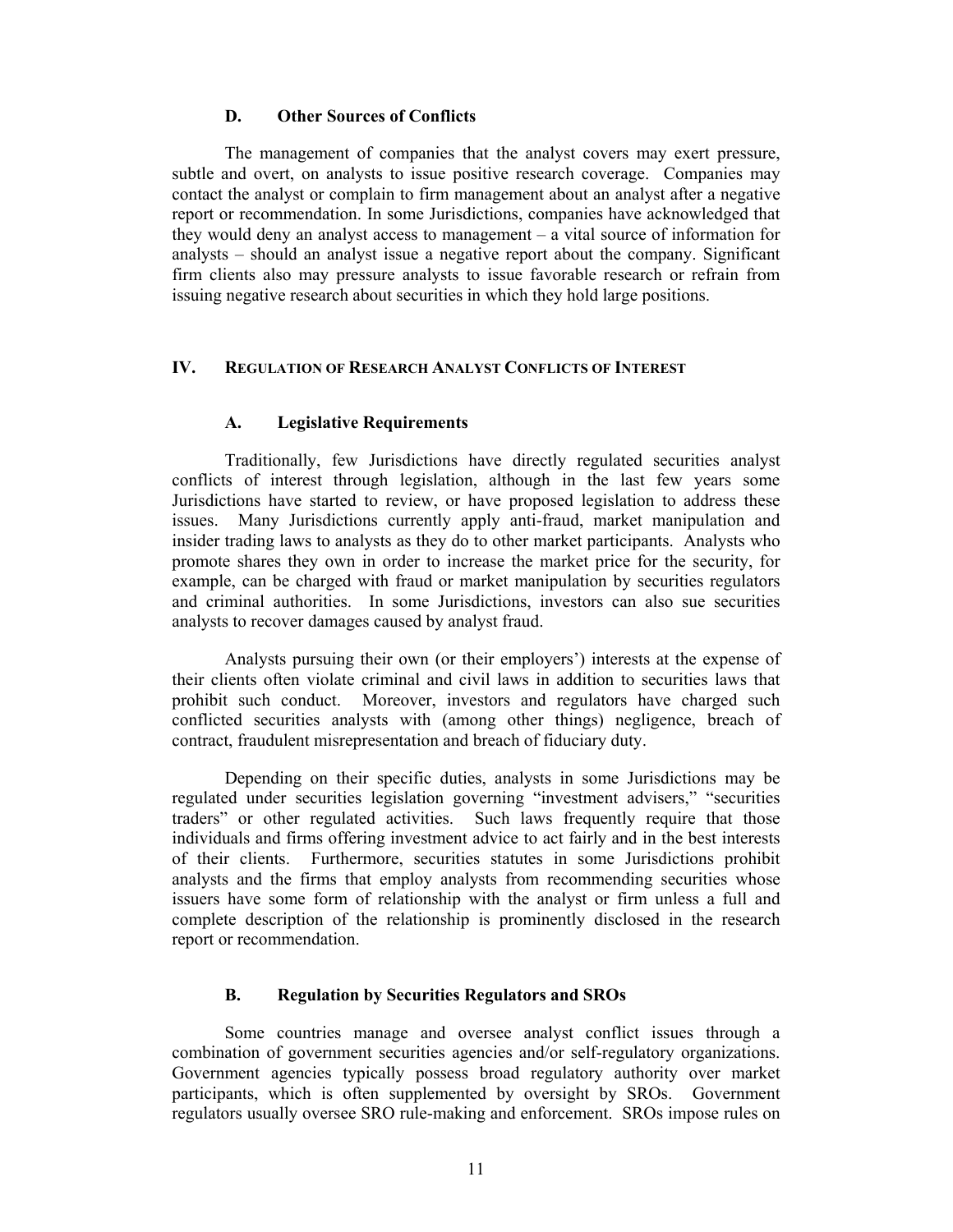their members and penalties (including expulsion) for non-compliance. Unlike voluntary professional associations, the law often mandates SRO membership. Consequently, adherence to SRO rules is compulsory for members and violations of SRO rules may entail significant sanctions (particularly if the violator is expelled from the organization and prohibited by law from doing business within the Jurisdiction).

The measures that countries utilize to address analyst conflicts differ widely, vary according to the size and structure of the securities market, and the nature of the conflicts analysts face. In addition to current rules and regulations, several Jurisdictions are now considering new initiatives to further address analyst conflicts issues. Among the current rules and regulations already in place and the new initiatives under consideration are the following:

### **1. Current Rules and Regulations in Project Team Jurisdictions**

- *Conflicts Disclosure.* Several Jurisdictions require the disclosure in research reports of actual and potential conflicts of interest faced by the individual analyst issuing the report and/or the firm employing the analyst. The level of detail required in such disclosures varies by Jurisdiction, but may include mandatory disclosures:
	- o if the analyst receives compensation that is based on giving a specific recommendation;
	- o if any part of analyst compensation is related to other investment activity performance;
	- o if the analyst or analyst's employer has a relevant financial interest in the company being reviewed;
	- o if the analyst's firm has an investment banking relationship with the issuer;
	- o if the firm employing the analyst is a market-maker or liquidity provider for securities in the company being reviewed;
	- o of the percentage of recommendations in the buy, hold and sell categories; and
	- o where the research is paid for by the subject company
- *Prohibitions on Boilerplate Disclosures.* Some Jurisdictions require that all conflicts disclosures, whether written or oral, be unambiguous (i.e., prohibit the use of boilerplate language such as "may have a position") and that written disclosures be clear and prominent.
- *Public Appearances.* Several Jurisdictions require appropriate conflict disclosures not only in research reports, but also in public appearances by analysts, such as television and radio interviews. In recognition of the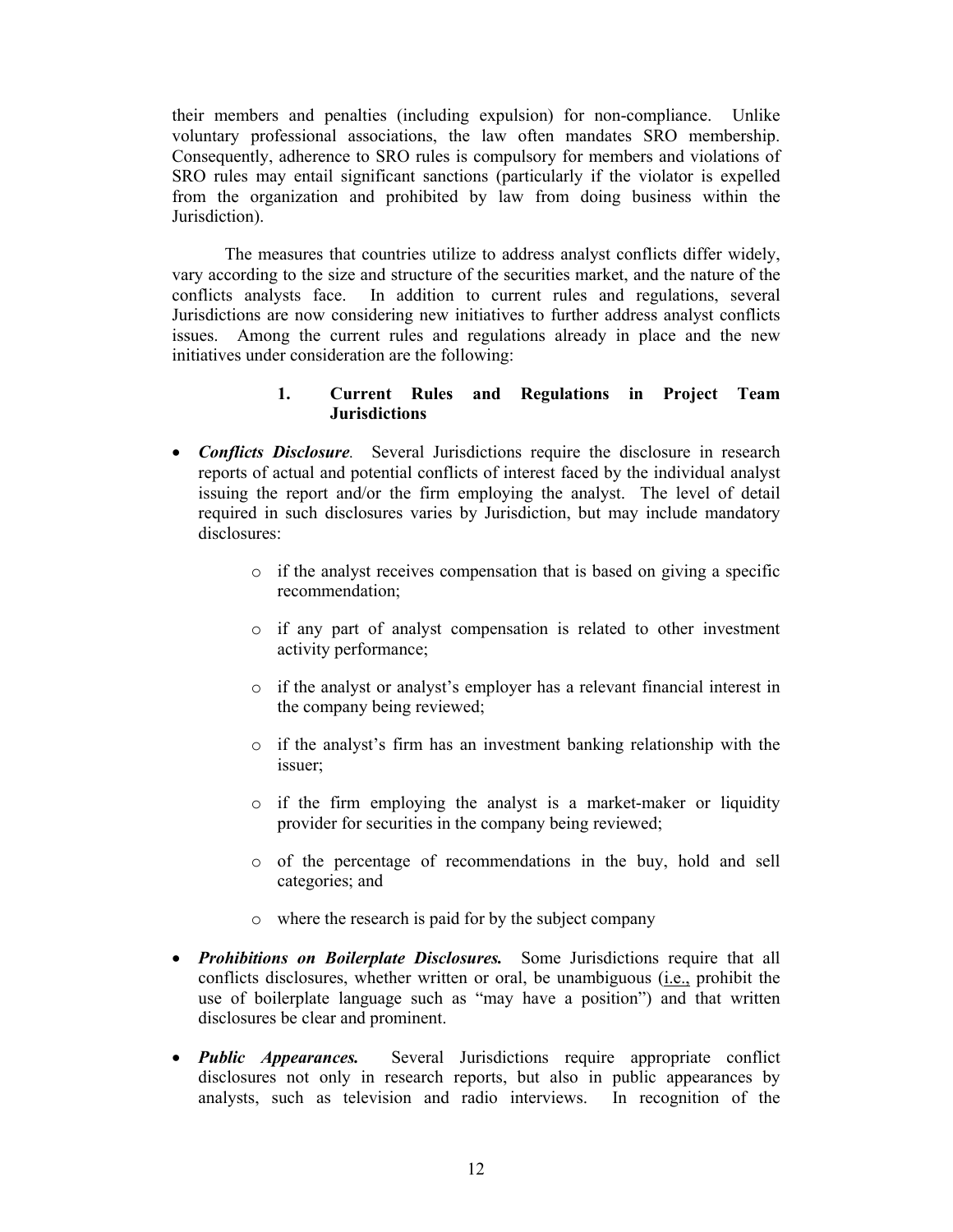characteristics of these media, the conflict disclosures required may be different depending on the characteristics of the media.

- *Analyst Trading Restrictions.* Some Jurisdictions bar analysts from investing in a company's securities prior to its IPO if the company is in the business sector that the analyst covers. In addition, "blackout periods" prohibit analysts from trading securities of covered companies for a certain period of time before and after they issue a research report about the company. Some Jurisdictions also prohibit analysts from holding shares in companies that they cover. In one Jurisdiction, analysts are expressly prohibited from trading contrary to his/her recommendation.
- *Analyst Compensation Arrangements.* There are few restrictions on analyst compensation arrangements, as most Jurisdictions do not directly regulate this activity. Other Jurisdictions require that the nature of an analyst's compensation arrangement be disclosed to firm clients, and other Jurisdictions have banned -- or are considering banning -- links between analyst compensation and specific investment banking deals.
- *SRO Membership Requirements.* Several Jurisdictions report requirements that analysts or firms employing analysts be members of SROs or professional associations that have rules of conduct.
- *Filing of Research Reports.* One Jurisdiction requires that research reports be filed with the securities regulator and made public after a certain length of time has passed.
- *Immediate Disclosure and Filing Obligation.* One Jurisdiction requires an immediate disclosure obligation of the contents of a research report if rumors of the contents of reports reach the market prior to the release of the report.
- *Internal Firm Procedures.* Many Jurisdictions require that firms establish internal procedures and mechanisms to minimize and/or manage securities analyst conflicts of interest. Though the details of such internal procedures and mechanisms may not be specified in the regulations, in practice these procedures may take the form of information barriers between a multi-service firm's research and investment banking divisions and internal restrictions on analysts owning shares in companies they review.

## **2. Recent Initiatives in Project Team Jurisdictions**

As previously noted, securities regulators and SROs in several Jurisdictions are currently considering a variety of regulations to address analyst conflicts issues. These proposals are detailed in the survey and include:

- *Legal separation of research from investment banking.* Some Jurisdictions are considering whether it is feasible to force a legal separation of research departments from other investment banking activities.
- *Compensation Committee.* Establishing a compensation committee to review and approve research analyst compensation. The committee may not have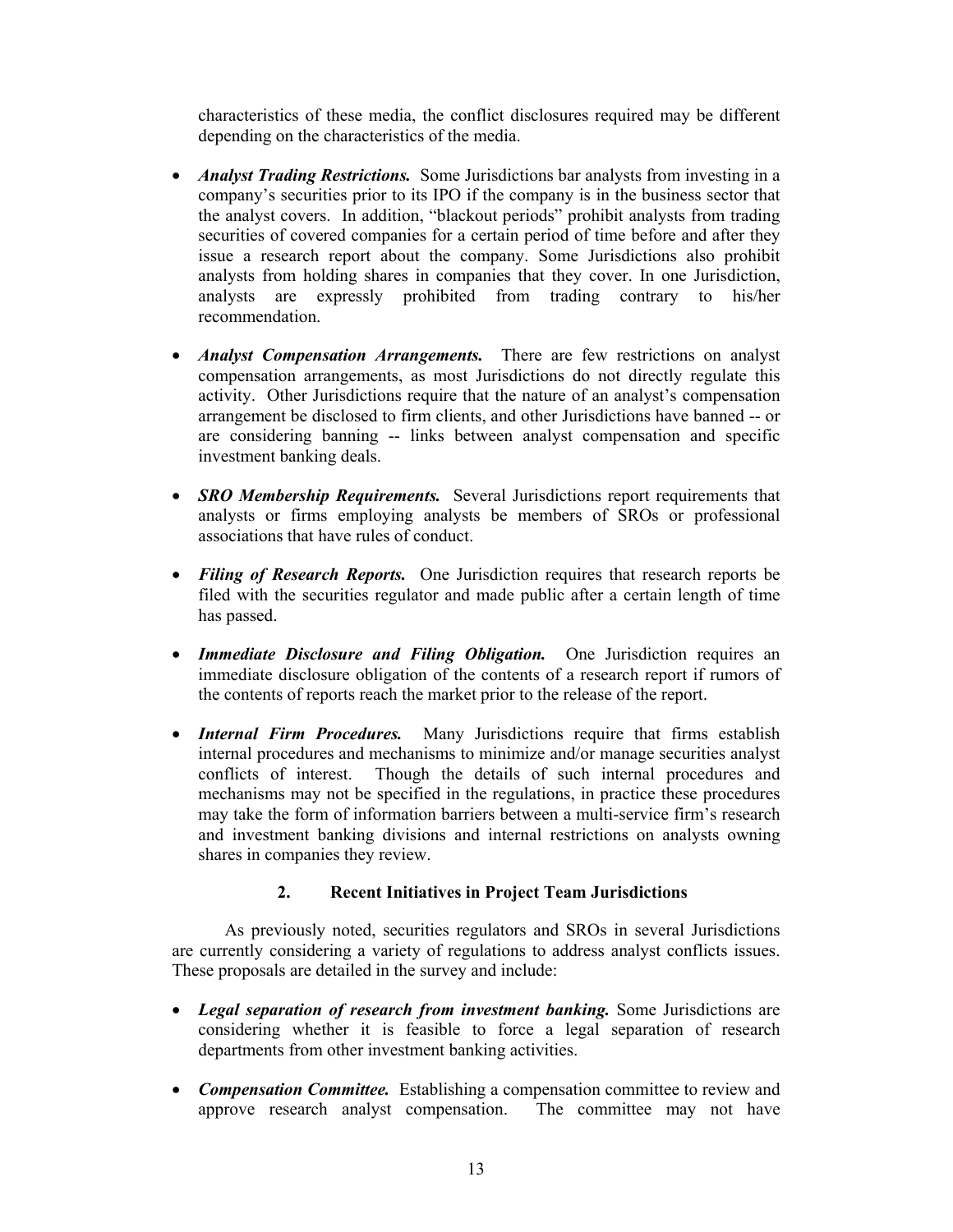representation from the firm's investment banking department and may not consider a research analyst's contribution to the firm's banking business. The committee would consider the associated person's individual performance (e.g., quality of research product), correlation between a research analyst's recommendations and stock prices, and overall ratings from various internal or external parties exclusive of the firm's investment banking personnel.

- *Pitch Meetings.* Prohibiting research analysts from participating in solicitation or "pitch" meetings with prospective investment-banking clients.
- *Analyst Certification*. Requiring research analysts and/or head of research to certify the truthfulness of their views in research reports and public appearances, and disclose whether they have received any compensation related to the specific recommendation provided in those reports and appearances.
- *Termination of Coverage.* Requiring notification to customers when a firm terminates research coverage of a subject company. This addresses situations where an analyst may have discontinued coverage of a company rather than lower a rating or change a recommendation.

#### **V. KEY ISSUES TO BE RESOLVED IN ADDRESSING ANALYST CONFLICTS OF INTEREST AND OTHER ISSUES**

This Report and its appendices have addressed the conflicts of interest faced by sell-side analysts in the production of equity research and by the firms that employ them. This Report and its appendices have also provided a comprehensive survey of existing rules, industry practices and professional standards that address issues related to analyst conflicts of interest in the constituent Jurisdictions.

The Technical Committee agreed at its meeting in October, 2002 that a brief discussion on future directions from the Project Team would be helpful. The following comments are in response to that request from the Technical Committee.

The Project Team recommends that its work should continue in order to formulate a set of high-level principles that IOSCO members could look to for guidance when drafting measures to address conflicts of interest faced by sell-side analysts in the production of equity research. Since many IOSCO members are currently in the process of considering what action to take to address analyst conflicts of interest, the Project Team recommends that the Technical Committee consider giving high priority to developing these high-level principles.

The key areas that the Project Team suggests be considered when developing the high-level principles for addressing analyst conflicts of interest in order to ensure investor protection include:

- 1. **Integrity** how do regulators ensure that analysts and the firms they work for act with integrity when producing research reports?
- 2. **Conflicts of Interest** what conflicts need to be avoided, what conflicts need to be managed and when and in what form is disclosure of conflicts required?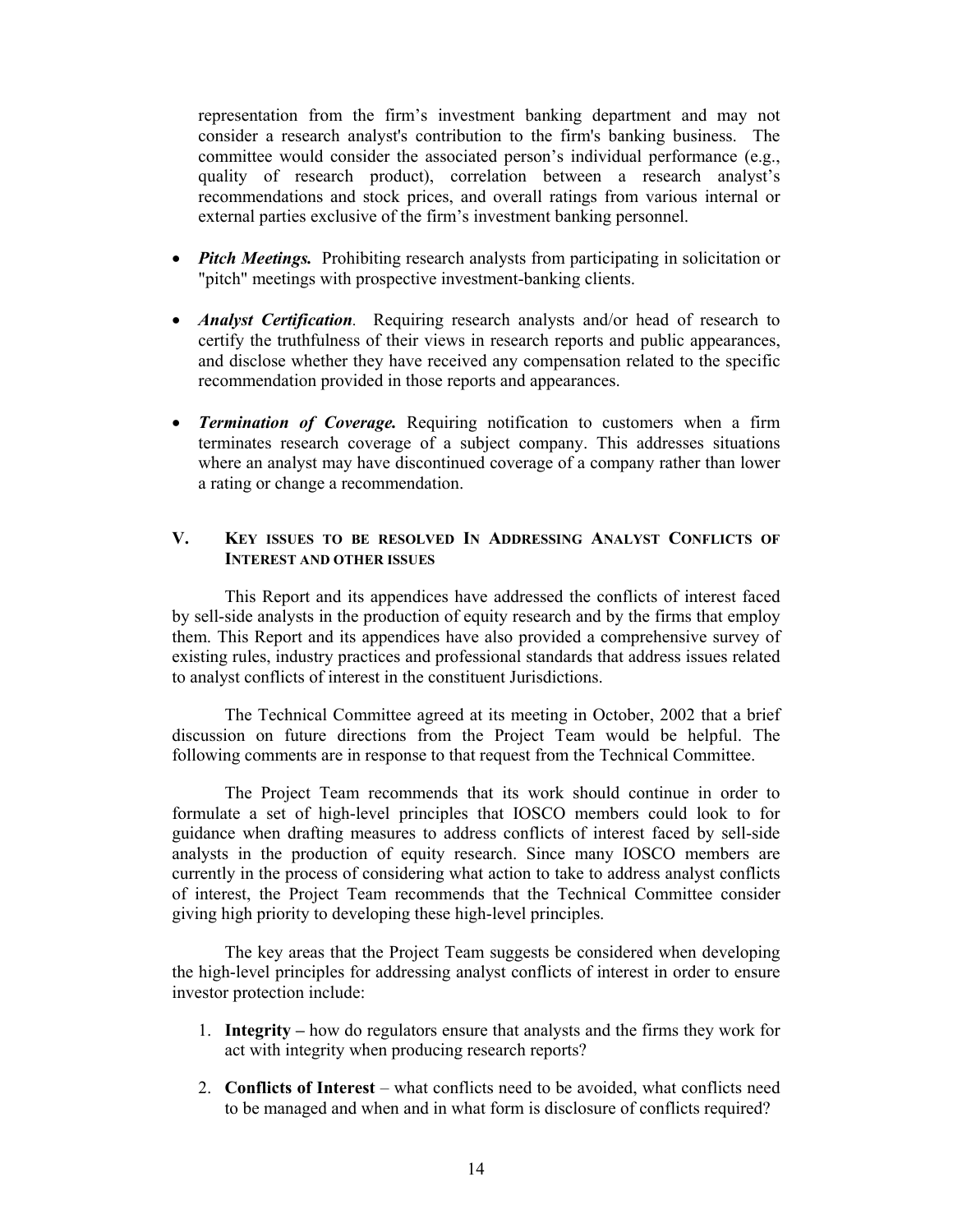- 3. **Proficiency** should there be specific entry criteria or proficiency requirements to work as an analyst?
- 4. **Investor education** what role should investor education initiatives play in addressing analyst conflicts of interest?

A Jurisdiction's assessment of how to address analyst conflicts of interest may also include consideration of:

- the cross-border dimension of the dissemination of research;
- cross-border considerations in regulating analyst conflicts of interest; and
- the balance between government regulation, SRO rules and internal firm rules.

The following is a brief discussion of the key areas.

#### **Integrity**

As with all areas of financial service, it is important for investor confidence that analysts and firms act with integrity when producing research.

Integrity of research can be impacted by the integrity of the analyst producing the research, the integrity of the firm disseminating the report and the integrity of the research itself.

Some points that could be considered when addressing the issue of integrity include:

- responsibility within the firm for the integrity of research reports;
- firm reporting structures;
- standards for producing research reports and the infrastructure necessary for implementing and monitoring these standards at a firm, SRO and regulator level;
- the way in which regulators carry out monitoring and enforcement of rules and regulations concerning conflicts of interest faced by analysts and their firms;
- ethical guidelines and education for firms and analysts to emphasize the importance of integrity and the responsibilities of analysts and managers; and
- the use of market forces, such as analyst surveys, to improve integrity by highlighting a firm's objectivity in the research it produces.

#### **Conflicts of Interest**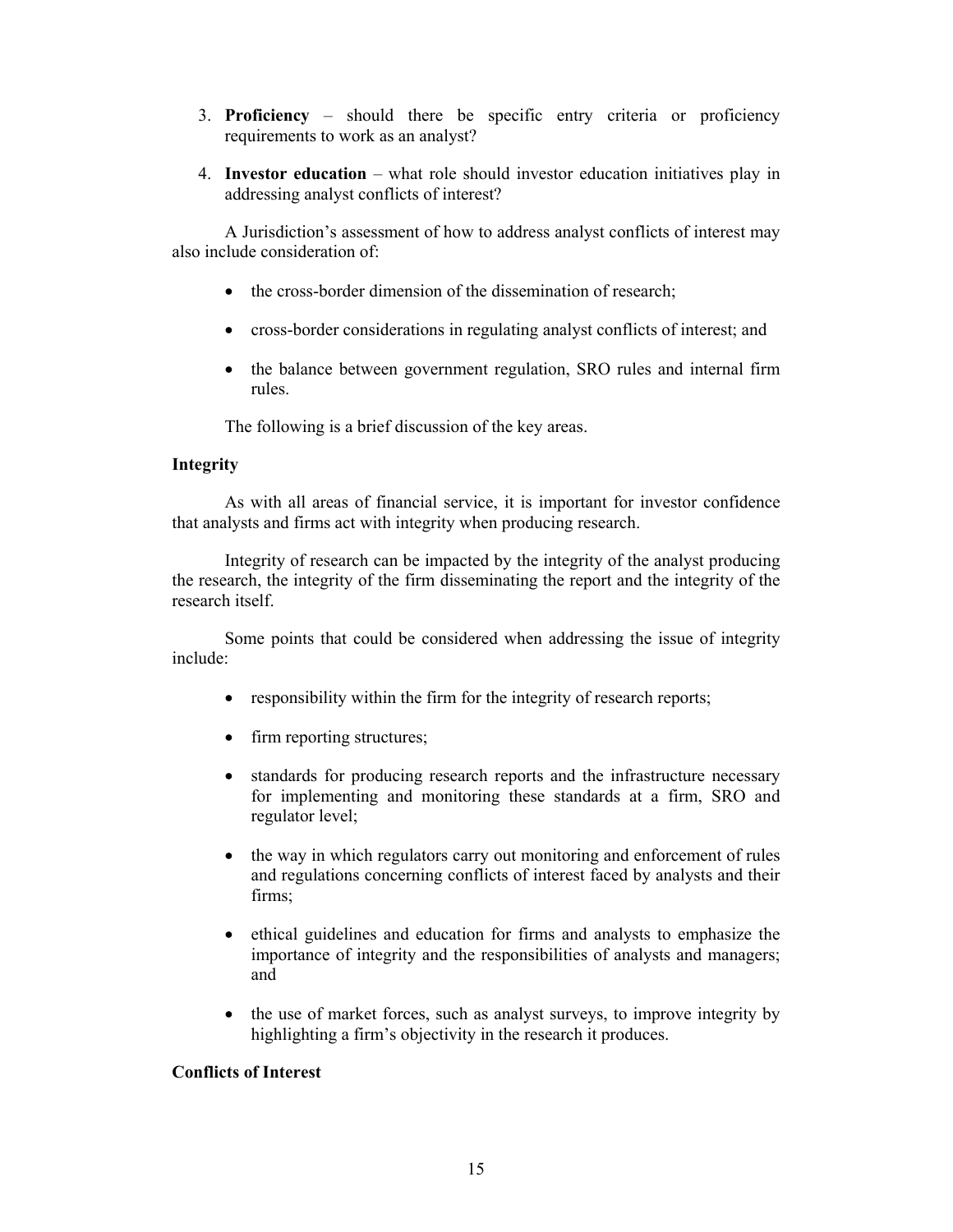Integrity is closely allied to the topic of conflicts of interest. As we have already discussed in this Report, there may be many conflicts of interest inherent within a multi-service firm that could compromise the objectivity of the research it produces. Regulators have tried to address some of these conflicts by prohibiting certain practices that lead to these conflicts, or by adopting regulations designed to help manage these conflicts fairly so that they do not disadvantage the investor. In other cases, regulators have required conflicts to be disclosed to investors so investors can judge whether the conflicts may have biased the research produced.

Some points that could be considered in determining whether to adopt a policy of prohibition, management and/or disclosure of conflicts are;

- $\bullet$  the effectiveness of the disclosure is the disclosure meaningful, pertinent and easy to read and understand? – related to this issue are the following considerations:
	- what information do investors need to make informed decisions?;
	- whether the disclosure relates to an "actual conflict" or "potential conflict"; and
	- where is the disclosure being made (e.g., written report, web-site, television, radio);
- does the disclosure about "potential conflicts" affect other aspects of the market (by, for example, "tipping off" a potential deal)?;
- what role can and/or should Chinese Walls play in addressing analyst conflicts of interest?;
- how should the structural arrangements (e.g., reporting relationships) within a firm that give rise to conflicts of interest for analysts be addressed?;
- what role, if any, should an analyst play in the investment banking process?;
- how do regulators address the possibility that compensation structures can compromise an analyst's objectivity if the analyst is being rewarded more for his or her contributions to other divisions rather than the quality and objectivity of his or her research?;
- what trading by a firm and its analysts is appropriate? and
- the impact a particular policy may have on all the firms a regulator regulates – for example, prohibition of some practices might force smaller firms out of business and reduce competition within the industry.

With respect to the financial interests an analyst or a firm may have in a particular company or industry sector that could give rise to a conflict of interest, future work on regulating potential analyst conflicts of interest might consider issues such as: